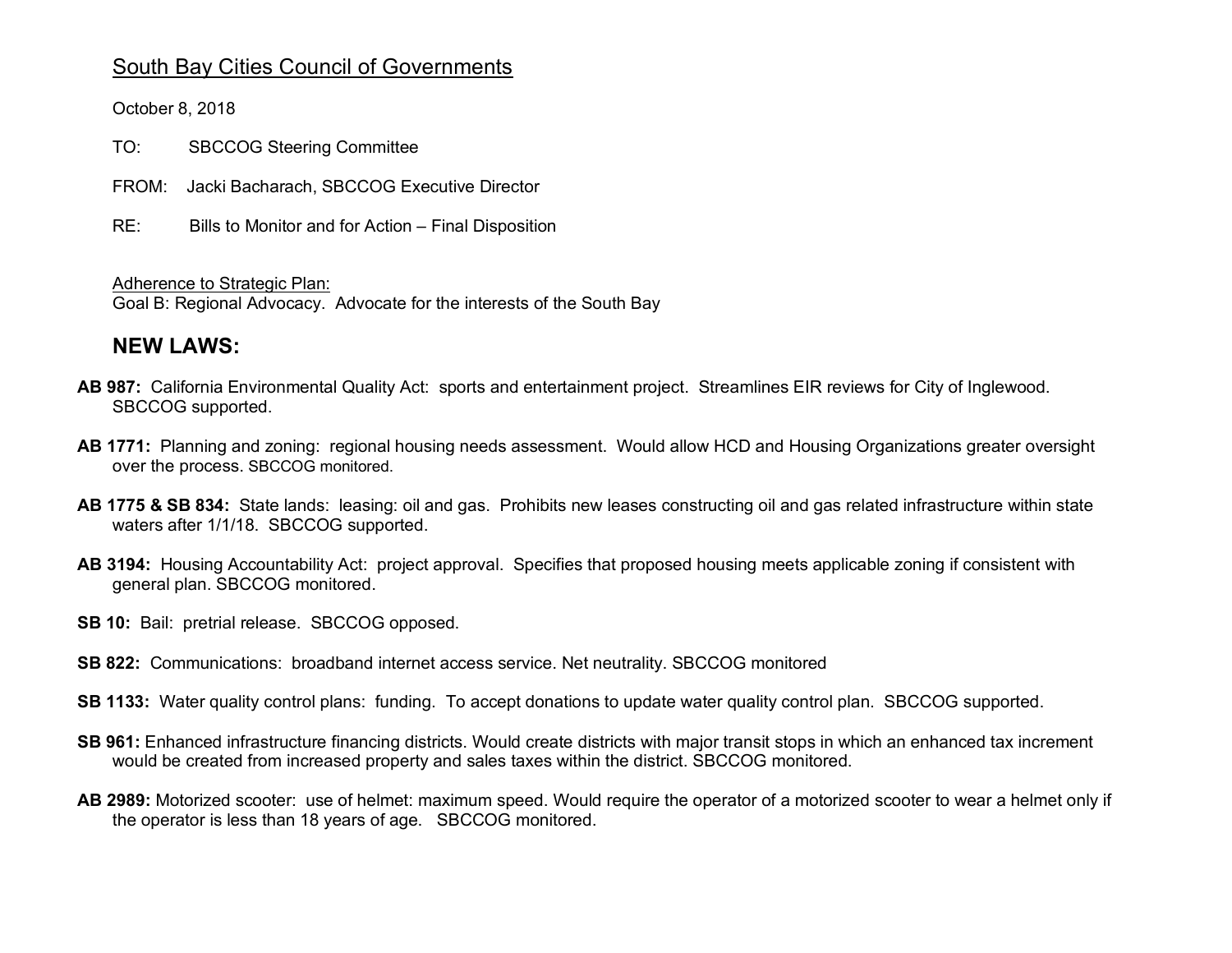**SB 1151:** Neighborhood Electric Vehicles. County of San Diego. Would authorize the County of San Diego, and any city therein, to establish Neighborhood Electric Vehicle (NEV) Transportation Plans to serve the mobility needs of their communities and further the region's vision of supporting a sustainable and healthy region, vibrant economy, and outstanding quality of life for all. SBCCOG monitored.

## **VETOED:**

- **AB 427:** California Aerospace and Aviation Commission: Established Commission. SBCCOG supported.
- **AB 2538**: Municipal separate storm sewer systems: financial capability analysis. Would require the State Water Resources Control Board, by July 1, 2019, to establish financial capability assessment guidelines for municipal separate storm sewer system permittees that are adequate and consistent when considering the costs to local jurisdictions. SBCCOG supported.

## **BILLS THAT DIED:**

- **AB 1250:** Counties: contracts for personal services. Would allow a county or county agency to contract for personal services currently or customarily performed by employees, as applicable, when specified conditions are met. SBCCOG opposed.
- **SCA 20:** Local Sales Taxes: Online Sales. Online sales would be consummated at the place of delivery rather than place of sale on or after 1/1/2020. SBCCOG monitored.
- **AB 2890:** Land use: accessory dwelling units. Would ease local requirements and application processing. SBCCOG opposed.

| <b>FEDERAL</b> |                                                                            |                |                            |
|----------------|----------------------------------------------------------------------------|----------------|----------------------------|
| HR 1958        | PACE Act of 2017 – Protecting Americans from Credit                        | <b>MONITOR</b> | 4/5/17                     |
| (Sherman)      | Entanglements Act of 2017 - Amends the Truth in Lending Act to             |                | HR 1958:                   |
| &              | extend that Act's requirements to real property retrofit loans. A "real    |                | House Comm. on Financial   |
| S. 838         | property retrofit loan" is a loan that is: (1) secured by an interest in   |                | <b>Services</b>            |
| (Cotton)       | real property; (2) repayable in installment payments made                  |                |                            |
|                | concurrently with the payment of property taxes on the real                |                | 5/11/17                    |
|                | property; and (3) used to finance real property retrofits, including       |                | S. 838                     |
|                | energy-efficiency upgrades, renewable-energy installations, seismic        |                | Senate Committee on        |
|                | retrofits, water-conservation upgrades, and other similar                  |                | Banking, Housing, and      |
|                | improvements.                                                              |                | <b>Urban Affairs</b>       |
|                | At the time of application for a real property retrofit loan, the creditor |                |                            |
|                | must disclose that the loan will result in a lien on the real property     |                | @ request of S.B. Board of |
|                | securing the loan.                                                         |                | <b>Realtors</b>            |
|                |                                                                            |                |                            |